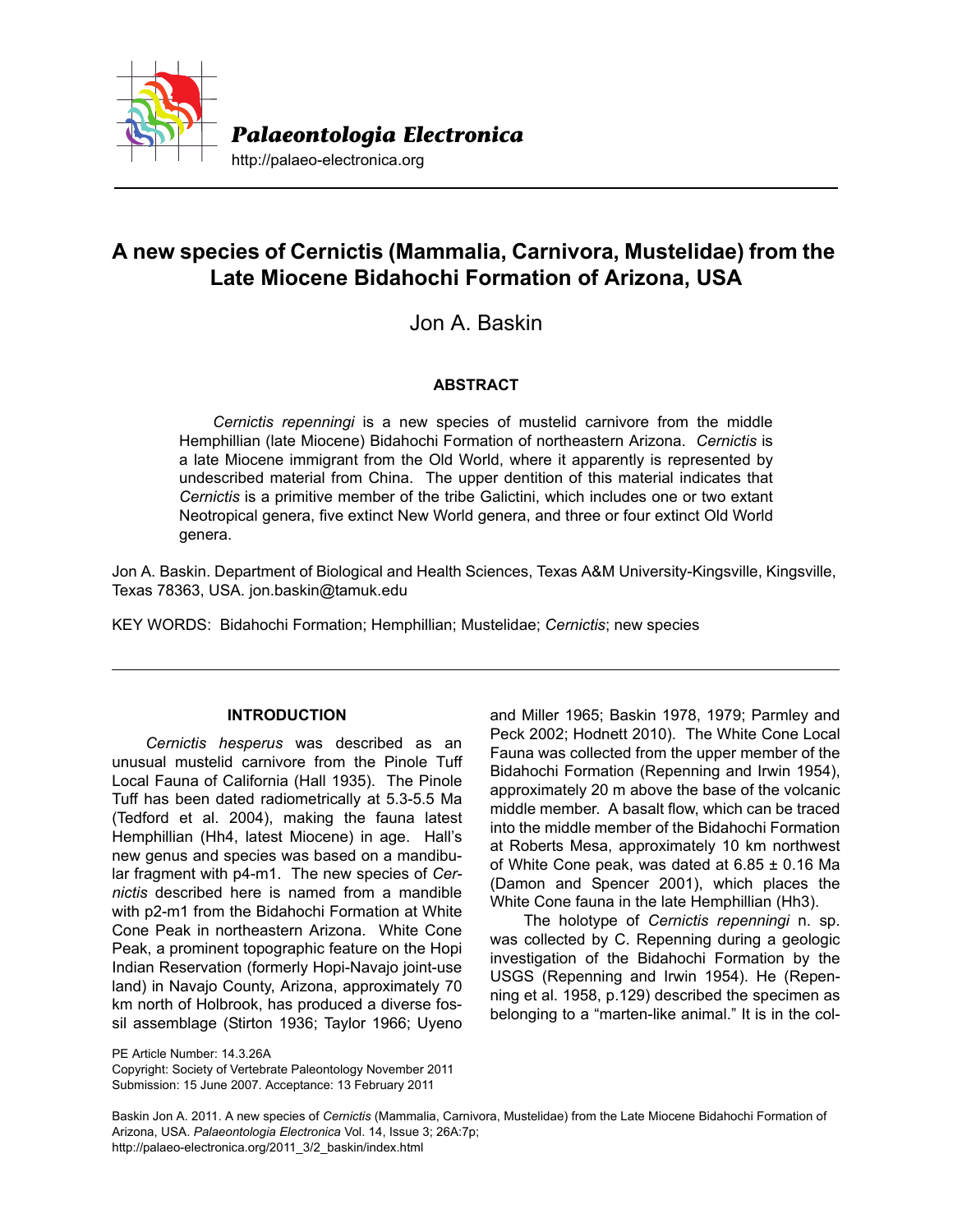lections of the University of Arizona Laboratory of Paleontology (UALP). Two additional specimens collected from White Cone Peak in 1974 are referred to *C. repenningi* because they are of the appropriate size. They are designated by the prefix UALP wc.

# **SYSTEMATIC PALEONTOLOGY**

## Family MUSTELIDAE Fischer de Waldheim, 1817 Subfamily GALICTINAE Reig, 1956 Tribe GALICTINI Baskin, 1998

**Diagnosis** (From Baskin 1998, p. 164)**.** "Small mustelines with a deep jaw, crowded premolars, and p1 absent; P4 primitively with a small anterior protocone and narrow lingual cingular shelf, that is more expanded in derived forms; M1 with an expanded hypocone and a more separate protocone-metacone; and m1 with an open bladelike trigonid, a lingually expanded and basined talonid with a posterolingual cingulum extending from the base of the reduced metaconid to the hypoconid, and hypoconid separated from the protoconid by a small notch."

**Included genera.** New World: *Galictis*, *Stipanicicia*, *Trigonictis*, *Sminthosinis*, *Lutravus*, *Cernictis*, and possibly *Lyncodon*; Old World: *Enhydrictis*, *Pannonictis*, *Oriensictis*, and possibly *Trochictis*.

**Discussion.** Pocock (1921) established the Grisoninae as a subfamily of Recent Mustelidae for the Neotropical *Grison* (=*Galictis vittata*) and *Grisonella* (=*Galictis cuja*), the greater and lesser grison. Pilgrim (1933) added the fossil European genera *Trochictis*, *Enhydrictis*, and *Pannonictis*; the late Miocene "Mustelide gen. indet. sp. n." from China (Zdansky 1927; Ficcarelli and Torre 1967); and the Neotropical Pleistocene and Recent *Tayra* (=*Eira*) to the Grisoninae. Subsequently, Schreuder (1935) excluded both *Eira* and *Trochictis* from the Grisoninae, because of the characteristics of their upper carnassials. Furlong (1932) described *Lutravus halli* as a new genus and species of otter (Lutrinae). Gazin (1934) added two species to *Lutravus* (?), based on two lower jaws from Idaho. Although he described the three species as otter-like, Gazin (1934) noted the many similarities of the lower dentitions *of Lutravus* to the grisonines *Enhydrictis*, *Pannonictis*, and *Galictis*. After recovering upper carnassials of one of his two species, Gazin (1937) transferred the Idaho species to *Canimartes*?, a genus known only from a few isolated teeth and tooth fragments (Baskin 1998). Repenning (1967) suggested that Gazin's (1934) two species could be derived from the European *Trochictis*. Zakrzewski (1967) assigned the two species to *Trigonictis* (Hibbard 1941), which had been recognized as a galictine by Reig (1956), but left Furlong's species as the sole member of *Lutravus*.

Reig (1956) emended the subfamily name to Galictinae and added the North American Neogene *Lutravus* and *Trigonictis*, and two Neotropical genera, *Lyncodon* (the extant Patagonian weasel) and the Pleistocene *Stipanicicia*. Reig (1957) placed *Lutravus* in the Galictinae because of the grison-like features, especially of the lower dentition as noted by Gazin (1934). Reig (1957) also included *Cernictis*, the subject of the present paper. Bjork (1970) included *Trochictis*, *Enhydrictis*, *Trigonictis*, *Sminthosinis*, *Galictis*, and *Grisonella* in the Galictinae.

The systematic positions of *Trochictis* and *Eira* have been debated. The early to middle Miocene (MN4-MN5) *Trochicits* has been considered the most primitive galictine (e.g., Pilgrim 1933; Ficcarelli and Torre 1967; Bjork 1970). More recently, it has been assigned to the Melinae, the Old World badgers (e.g., Petter 1971; Ginsburg and Morales 2000), although some still treat it as a galictine (e.g., Ogino and Otsuka 2009). Pilgrim (1933) concluded that *Eira* retained primitive characters of the skull and P4 similar to *Trochictis* and therefore was a galictine. Reig (1957) agreed with this reference, but Ficcarelli and Torre (1967) excluded *Eira* from the Galictinae, because of differences in the dentition and auditory bulla from other members of the subfamily. As suggested by the upper cheek teeth (Baskin 1998) and confirmed by molecular phylogeny (Fulton and Strobeck 2006), *Eira* is not a galictine, but is more closely related to *Martes*. In *Eira*, the P4 has a well developed protocone on a spur opposite the paracone and lacks a lingual shelf.

Molecular phylogeny not only supports the subfamilial status of *Galictis*, but also indicates that the Old World Ictonychini (zorillas, etc.) are galictines (Fulton and Strobeck 2006; Koepfli et al. 2008). Other recent discussions of the contents and characteristics of fossil and recent Galictini can be found in Ray and others (1981), Baskin (1998), Morlo and Kundrát (2001), and Ogino and Otsuka (2008).

# Genus *CERNICTIS* Hall, 1935

**Type species.** *Cernictis hesperus* Hall, 1935.

**Type and only specimen.** UCMP 22968, left mandible with p4-m1.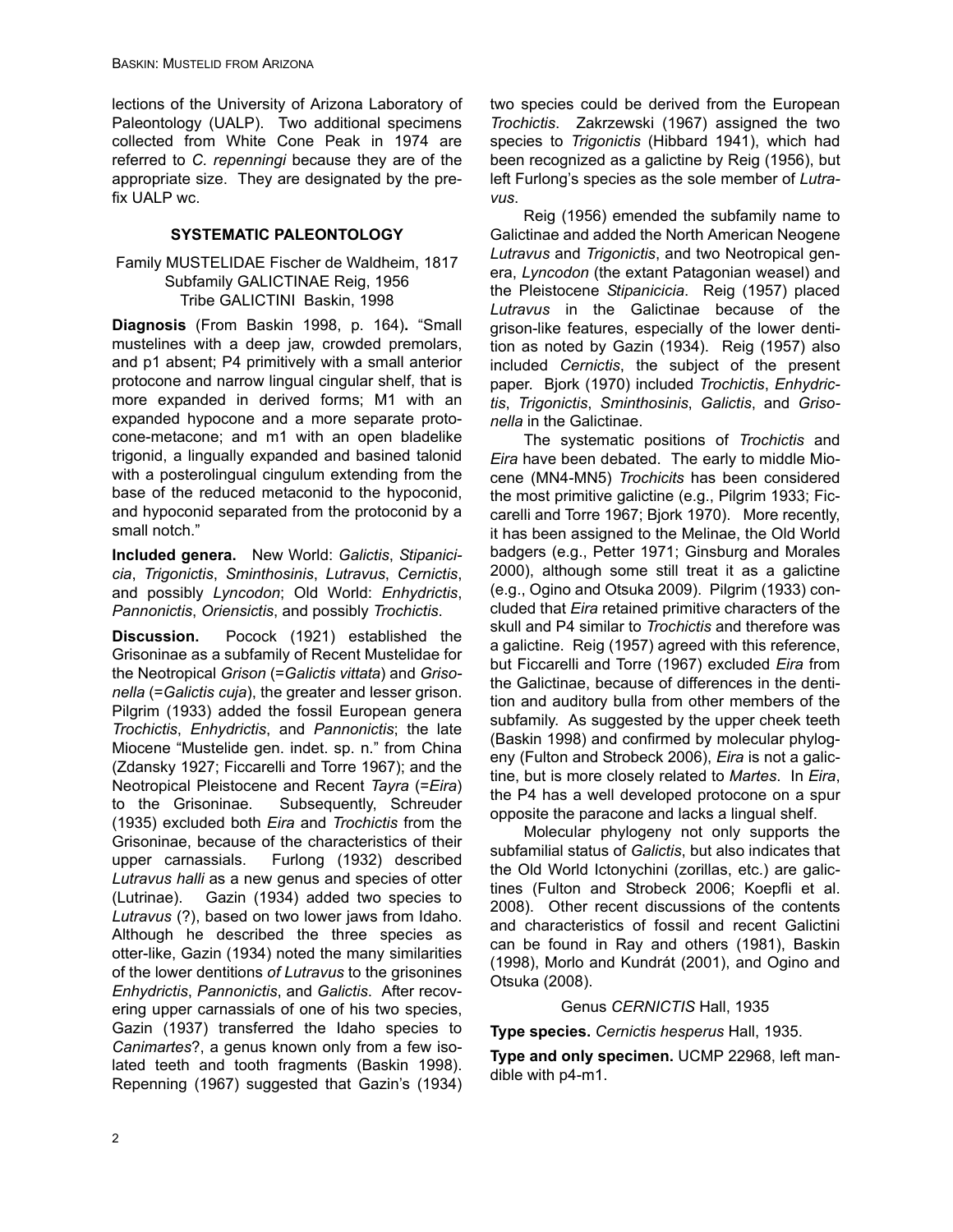**TABLE 1.** Measurements in mm on *Cernictis repenningi* and *C*. *hesperus*. L = length; W = width; m1tr = m1 trigonid length, length from anterior edge of paraconid to notch at posterior side of protoconid; depth p2 and depth p4 = depth of mandible below p2 and p4, respectively.

|                  | C. repenningi |     | C. hesperus |     |
|------------------|---------------|-----|-------------|-----|
|                  | L             | W   | L           | W   |
| p <sub>2</sub>   | 4.7           | 2.6 |             |     |
| p3               | 5.4           | 3.4 |             |     |
| p4               | 7.3           | 4.2 | 8.5         | 3.9 |
| m1               | 10.6          | 5.1 | 11.5        | 4.9 |
| m <sub>1tr</sub> | 7.5           |     | 8.3         |     |
| p4-m1            | 17.4          |     | 18.8        |     |
| p2-m1            | 36.8          |     |             |     |
| depth p2         | 11.8          |     |             |     |
| depth m1         | 11.5          |     | 12.0        |     |
|                  |               |     |             |     |

**Type locality.** Pinole Junction, Site 1, Pinole Tuff Formation, Contra Costa County, California. Late Hemphillian North American Land Mammal Age

**Included species.** *Cernictis hesperus*, *C*. *repenningi* n. sp.

**Emended diagnosis.** There are three crowded lower premolars. The p2 is two rooted. The p4 possesses a posterior accessory cusp. The m1 is relatively short relative to the p4; the talonid is less than half the length of the trigonid; the talonid is semi-basined, and the metaconid is moderately developed.

**Comparisons.** The deep jaw, crowded premolars, and internally expanded talonid with a posterolingual cingulum extending from the base of the reduced metaconid to the hypoconid on m1 are diagnostic of the galictin affinities of *Cernictis*. *Cernictis* differs from *Trochictis* in loss of p1, having a more crowded dentition, and having the mandible deep, especially anteriorly. It differs from *Galictis*, *Enhydrictis*, *Pannonictis*, *Trigonictis*, *Sminthosinis*, *Lutravus*, and *Oriensictis* in possessing a posterior cusp on the p4 and in having a shorter and less well basined talonid on the m1. It differs from *Galictis* and *Eira* in having a two rooted p2, and a larger metaconid, more trenchant hypoconid, and more basined talonid on the m1. *Eira* also lacks a posterior cusp on the p4.

Hall (1935) described the lower jaw of his new genus and species, *Cernictis hesperus*, as having some similarities to marten-like forms such as *Martes* or *Gulo*, but not being closely related to either. Reig (1957) concluded that the p4 and m1 of *Cernictis* were most similar to those of *Eira*, and included both in the Galictinae. In contrast to other galictins, *Cernictis*, possesses a relatively short talonid on m1, a feature also present in *Eira*. Characteristics of the upper dentition, especially the P4, have been important for assigning genera to the Galictini. *Enhydrictis*, *Pannonictis*, *Trigonictis*, and *Galictis* are characterized by a P4 with a triangular occlusal outline, a lingual shelf and a small protocone. *Sminthosinis* (Bjork 1970) has P4 with a relatively large protocone and unexpanded lingual cingulum.

Undescribed material from the late Miocene (Turolian) of China in the collections of the AMNH adds support that *Cernictis* is a primitive galictin, because the upper dentition is otherwise unknown in *Cernictis*. Information with a skull and lower jaw indicate it is from the Baodean (MN 12, ca 8 Ma) locality Ma Chia Liang Kou in northern Shanxi Province. The lower jaw and dentition have characteristics of *Cernictis*, but with more slender premolars and a better developed metaconid on m1. The P4 has a small anteriorly placed protocone and a very weakly developed internal cingulum. The M1 is not expanded internally. The lower dentition resembles the figures of *Baranogale adroveri* from the Turolian (MN12) of Spain (Petter 1964). *Baranogale* is an extinct member of the Ictonychini. Spassov (2001) questioned the assignment of Petter's species to this genus.

> *Cernictis repenningi* n. sp. Table1, Figure 1

**Holotype.** UALP 8079, left mandibular fragment with p2-m1, alveolus for the m2.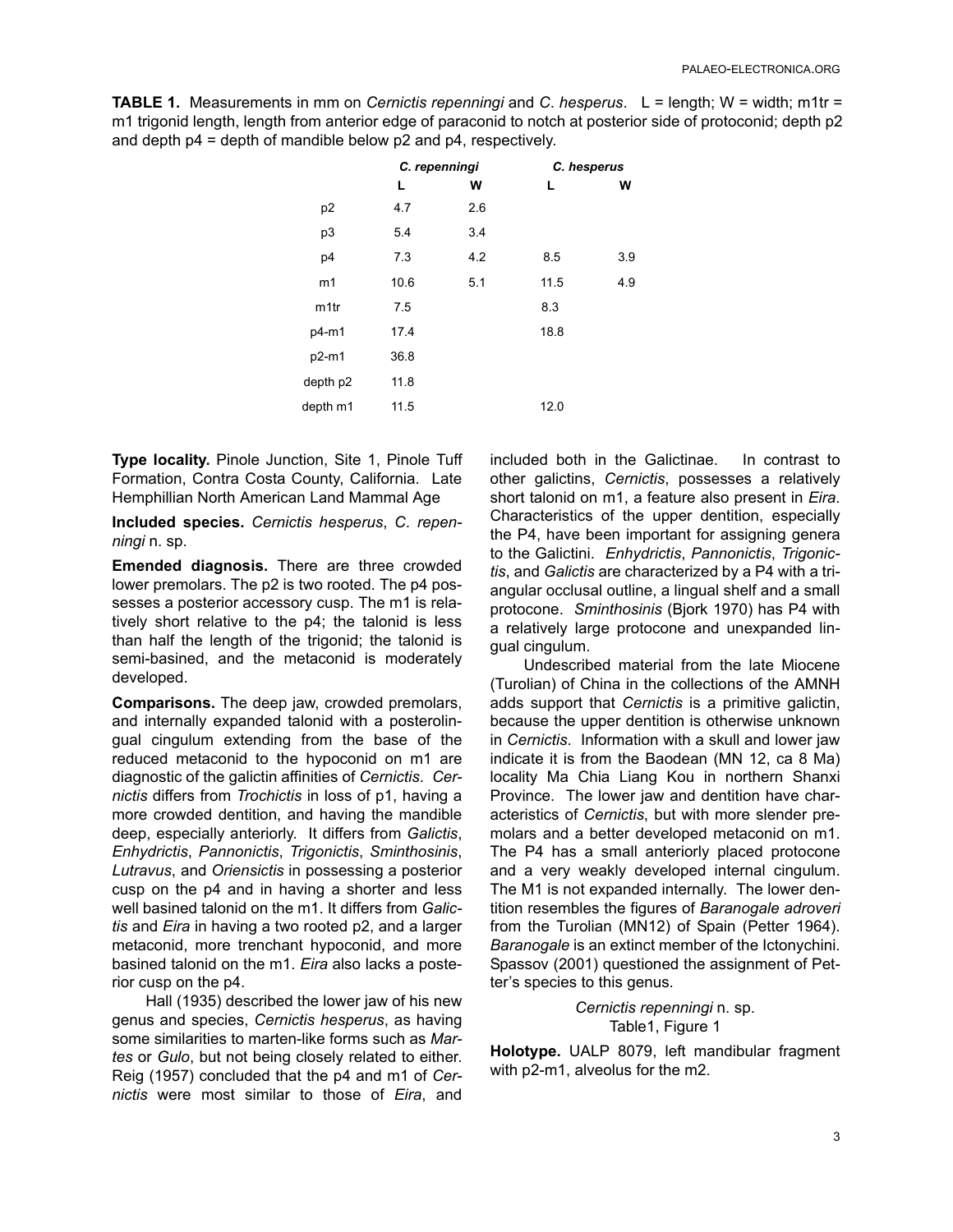

**FIGURE 1.** *Cernictis repenningi*, sp. nov. UALP 8079, left mandible with p2-m1. A, dorsal; B, external; and C, internal views. Scale equals 10 mm.

Referred material. UALP wc 251/6, right M1 fragment; 260/6, m2.

**Distribution.** White Cone (UALP locality 6). Bidahochi Formation, northeastern Arizona; Hemphillian North American Land Mammal Age.

**Etymology.** Named for C.A. Repenning, collector of the holotype.

**Diagnosis.** A species smaller than C*ernictis hesperus* Hall. There are three laterally compressed, crested, and crowded premolars. The p4 is relatively wide posteriorly. The protoconid of the m1 is only slightly higher than the paraconid and is lower than the main cusp of p4. The entoconid is absent.

**Description.** There is no alveolus for a p1, between the p2 and the alveolus for the c1. The p2 is set obliquely in the jaw and has a single anteriorly directed cusp. A slight crest extends anteroposteriorly along the midline of the tooth, terminating in a small cuspule. The p3 has a single anteriorly directed cusp. There is a narrow anterior cingulum and a broader posterior cingulum. The anterior-posterior crest terminates in a small cuspule.

On p4, the posterior accessory cusp is located slightly labial to the midline of the tooth. The anterior cingulid is low and very short and is connected to the wide and low posterior cingulid by a narrow external cingulid.

The m1 is a relatively narrow, blade-like tooth. The protoconid is the tallest and most prominent cusp, with a weak antero-external cingulid. The apex of the paraconid is situated on the midline of the tooth. The metaconid is a robust cup situated on the posterior margin of the protoconid and connected to it by a weak ridge. It is nearly equal in height to the paraconid. Internally, the valley between the paraconid metaconid is open and indented at its base. On the external side, a narrow notch separates the posterior margin of the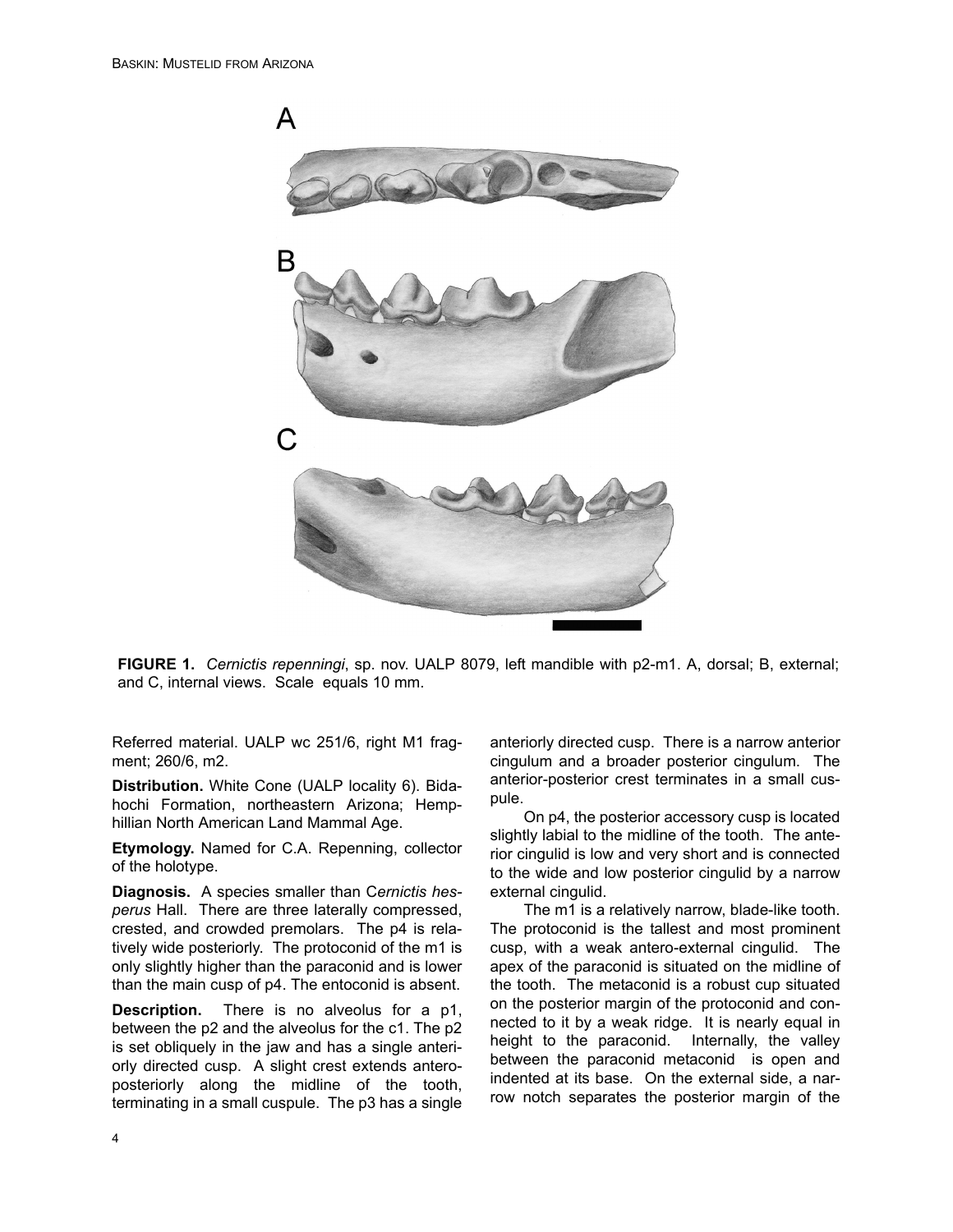protoconid from the hypoconid. The talonid is short, semibasined, and slightly expanded internal to the metaconid. The hypoconid is trenchant and internal to the protoconid. A low posterointernal crest runs from the hypoconid to the base of the metaconid, closing the basin.

The mandible is deep, especially anteriorly. There are two mental foramina; one below the p2, the other below a point between p3 and p4.

The external half of a worn M1 and an isolated m2 are tentatively assigned to *C*. *repennningi*. The M1 has a metacone slightly smaller than the paracone. The two cusps are joined by a short loph. The m2 is small ( $L = 2.9$ ,  $W = 3.0$ ), single rooted, and circular in occlusal outline. The tooth is divided into anterior and posterior basins, plus a labial shelf. There is a low lingual cusp and a smaller labial cusp.

**Comparisons.** *Cernictis hesperus* Hall (1935) from the Hemphillian Pinole Formation of California is known from a mandibular fragment with p4 and m1. It is larger than *C*. *repenningi* (Table 1). The p4 is much narrower posteriorly and has a better developed anterior cingulid cusp. The m1 is shorter relative to the p4 and has a smaller metaconid. The internal wall of the talonid is better developed than in *C*. *repenningi*. In *C*. *hesperus*, the protoconid of m1 is much higher than the paraconid of m1 and slightly taller than the main cusp of p4. In *C*. *repenningi*, the protoconid of m1 is somewhat higher than the paraconid of m1 and lower than the main cusp of p4. *Lutravus halli* (Furlong 1932) is much larger than *Cernictis repenningi*. The metaconid of the m1, as illustrated, appears to be smaller, more separated from the protoconid, and situated more posterior to the protoconid than in *Cernictis*. The mandible is not as deep relative to the cheek teeth as in *Cernictis*.

**Remark.** Repenning et al. (1958) noted the presence of a "marten-like animal" from the Bidahochi Formation at White Cone Peak. Because the Bidahochi specimens were described in my unpublished Master's thesis (Baskin 1975) as belonging to *Martes* (*Plionictis*), this misidentification was repeated in subsequent publications (e.g., Lindsay and Tessman 1974; Lindsay et al. 1984; Morgan and White 2005; Hodnett 2010). Correct attribution to *Cernictis* was first published by Baskin (1998) and used in a faunal list of the Bidahochi Formation by Morgan and White (2005).

**Discussion.** Immigration events are used as biostratigraphic markers to delineate and subdivide North American Land Mammal Ages (Tedford et al.

1987). The late Miocene in particular was marked by dispersal of carnivorans, including galictins, across the Bering Strait into North America (Repenning 1967; Qiu 2003). *Trochictis* has been considered the earliest galictine, making galictines distinct from other mustelids since perhaps the early Miocene (Pilgrim 1933; Reig 1957). If *Trochictis* is a meline, the earliest galictine may be *Cernictis* sp. from China, discussed above and dated at about 8 Ma. However, an occurrence of ?*Lutravus* from the late Miocene (ca 8 Ma) in the Ukraine is cited in Vangengeim and Tesakov (2008). In the New World, the earliest galictines are *Lutravus halli* and *Cernictis repenningi*, at about 8 Ma and 6.5 Ma, respectively.

### **ACKNOWLEDGMENTS**

I was first introduced to the jaw of *Cernictis repenningi* as a Master's student at the University of Arizona, under the supervision of E. Lindsay, where I did my thesis on the small mammals of the Bidahochi Formation (Baskin 1978, 1979). Although I briefly mentioned the specimen in my thesis, at that time I had limited familiarity with mustelids and did not include it in my publications on the Bidahochi Formation. While a graduate student at the University of Florida, I met with C. Repenning at the National Museum of Natural History where he had an office for the Paleontology and Stratigraphy Branch of the USGS. He was very forthcoming with information about the stratigraphy and paleontology of the Bidahochi Formation and gave me free access to specimens that he had collected that were in the USNM collections. My doctoral dissertation was a study of late Miocene carnivorans from Florida. At that time, I began a productive relationship with R. Tedford at the American Museum of Natural History, which led to led to my publication on North American Tertiary mustelids (Baskin 1998). It was during my time at the AMNH that I became better acquainted with the identification of the White Cone mustelid named in this paper. I thank L. Jacobs and L. Taylor for inviting me to participate in this volume and giving me the opportunity to finally describe the specimen. Figure 1 was drawn by W. Korth. Two anonymous reviewers provided comments that helped improve the manuscript.

### **REFERENCES**

Baskin, J.A. 1975. Small vertebrates of the Bidahochi Formation, White Cone, northeastern Arizona. Unpublished M.S. Thesis. University of Arizona, Tucson, Arizona, USA.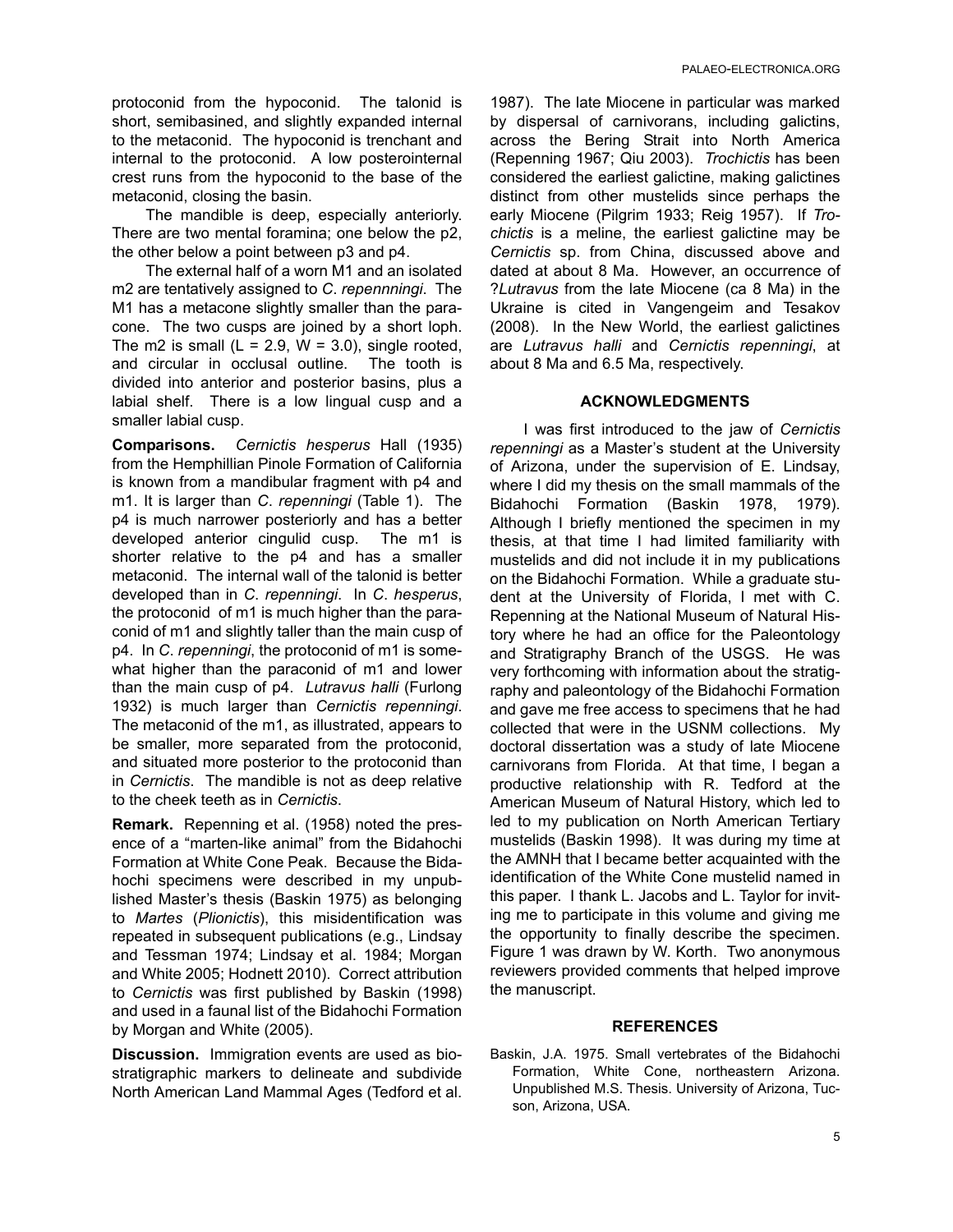- Baskin, J.A. 1978. *Bensonomys*, *Calomys*, and the origin of the phyllotine group of Neotropical cricetines (Rodentia, Cricetidae). *Journal of Mammalogy*, 59:125-135.
- Baskin, J.A. 1979. Small mammals of the Hemphillian age White Cone Local Fauna, northeastern Arizona. *Journal of Paleontology*, 53:695-708.
- Baskin, J.A. 1998. Mustelidae, p. 152-173. In Janis, C., Scott, K.M., and Jacobs, L.L. (eds.), *Evolution of Tertiary Mammals of North America*. Cambridge University Press, Cambridge, United Kingdom
- Bjork, P.R. 1970. The Carnivora of the Hagerman Local Fauna, (late Pliocene) of southwestern Idaho. *Transactions of the American Philosophical Society, new series*, 60 (7), 1-54.
- Damon, P.E. and Spencer, J.E. 2001. K-Ar geochronologic survey of the Hopi Buttes volcanic field, p. 53- 56. In Young, R.A. and Spamer, E.E. (eds.), *Colorado River, Origin and Evolution*. Grand Canyon Association, Monograph Number 12, Grand Canyon, Arizona.
- Ficcarelli, G. and Torre, D. 1967. Il mustelide *Enhydrictis galictoides* del Pleistocene della Sardegna. *Palaeontographia Italica*, 33:139-160.
- Fischer von Waldheim, G. 1817. Adversaria Zoologica. *Mémoires de la Societé Impériale des Naturalistes de Moscou*, 5:357-446.
- Fulton, T.L and Strobeck, C. 2006. Molecular phylogeny of the Arctoidea (Carnivora): effect of missing data on supertree and supermatrix analyses of multiple gene data sets. *Molecular Phylogenetics and Evolution*, 41:165-181.
- Furlong, E.L. 1932. A new genus of otter from the Pliocene of the northern Great Basin Province. *Carnegie Institution of Washington Publication*, 418:93-103.
- Gazin, C.L. 1934. Upper Pliocene mustelids from the Snake River Basin of Idaho. *Journal of Mammalogy*, 15:137-149.
- Gazin, C.L. 1937. Notes of fossil mustelids from the upper Pliocene of Idaho and Texas, *Journal of Mammalogy*, 18:363-364.
- Ginsburg, L. and Morales, J. 2000. Origine et évolution des Melinae (Mustelidae, Carnivora, Mammalia). *Comptes Rendus de l'Académie des Sciences, Series IIA*, 330:221-225.
- Hall, E.R. 1935. A new mustelid genus from California. *Journal of Mammalogy*, 16:137-138.
- Hibbard, C.W. 1941. New Mammals from the Rexroad Fauna, Upper Pliocene of Kansas. *American Midland Naturalist*, 26:337-368.
- Hodnett, J-P. 2010. A machairodont felid (Mammalia; Carnivora; Felidae) from the latest Hemphillian (Late Miocene/Early Pliocene) Bidahochi Formation, northeastern Arizona. *PaleoBios*, 29:64-79.
- Koepfli, K.P., Deere, K.A., Slater, G.J., Begg, C., Begg, K., Grassman, L., Lucherini, M., Veron, G., and Wayne, R.K. 2008. Multigene phylogeny of the Mustelidae: Resolving relationships, tempo and biogeographic history of a mammalian adaptive radiation. *BMC Biology*, 6:10.
- Lindsay, E.H. and Tessman, N.T. 1974. Cenozoic vertebrate localities and fauna in Arizona. *Journal of the Arizona Academy of Science*, 9:3-24.
- Lindsay, E.H., Opdyke, N.D., and Johnson, N.M. 1984. Blancan-Hemphillian Land Mammal Ages and late Cenozoic mammal dispersal events. *Annual Review of Earth and Planetary Sciences*, 12:445-488.
- Morgan, G.S. and White, R.S. 2005. Miocene and Pliocene vertebrates from Arizona, In Heckert, A.B. and Lucas, S.G. (eds.), *Vertebrate Paleontology in Arizona. New Mexico Museum of Natural History and Science Bulletin*, 29:115-136.
- Morlo, M. and Kundrát, M. 2001. The first carnivoran fauna from the Ruscinium (Early Pliocene, MN 15) of Germany. *Paläontologische Zeitschrift,* 75:163-187.
- Ogino, S. and Otsuka, H. 2008. New middle Pleistocene Galictini (Mustelidae, Carnivora) from the Matsugae cave deposits, northern Kyushu, West Japan. *Paleontological Research*, 12:159-166.
- Parmley, D. and Peck, D.L. 2002. Amphibians and reptiles of the Late Hemphillian White Cone local fauna, Navajo County, Arizona. *Journal of Vertebrate Paleontology*, 22:175-178.
- Petter, G. 1964. Deux mustélidés nouveaux du pontien d'Espagne orientale. *Bulletin du Muséum national d'Histoire naturelle*, 36:270-278.
- Petter, G. 1971. Origine, phylogénie et systématique des blaireaux. *Mammalia*, 35:567-597.
- Pilgrim, G.E. 1933. The genera *Trochictis*, *Enhydrictis*, and *Trocharion*, with remarks on the taxonomy of the Mustelidae. *Proceedings of the Zoological Society of London*, 1932:845-867.
- Pocock, R.I. 1921. On the external characters and classification of the Mustelidae. *Proceedings of the Zoological Society of London*, 1921:803-837.
- Qiu, Z-x. 2003. Dispersals of Neogene carnivorans between Asia and North America. *Bulletin of the American Museum of Natural History*, 279:18-31.
- Ray, C.E., Anderson, E., and Webb, S.W. 1981. The Blancan carnivore *Trigonictis* (Mammalia: Mustelidae) in the eastern United States. *Brimleyana*, 5:1- 36.
- Reig, O.A. 1956. Note préliminaire sur un nouveau genre de mustélidés fossiles du Pléistocène de la République Argentine. *Mammalia*, 20:223-230.
- Reig, O.A. 1957. Un mustélido del género *Galictis* del Eocuartario de la provincia de Buenos Aires. *Ameghiniana*, 1:33-47.
- Repenning, C.A. 1967. Palearctic-Nearctic mammalian dispersal in the late Cenozoic, p. 288-311. In Hopkins, D.M. (ed.), *The Bering Land Bridge*. Stanford University Press, Stanford, California.